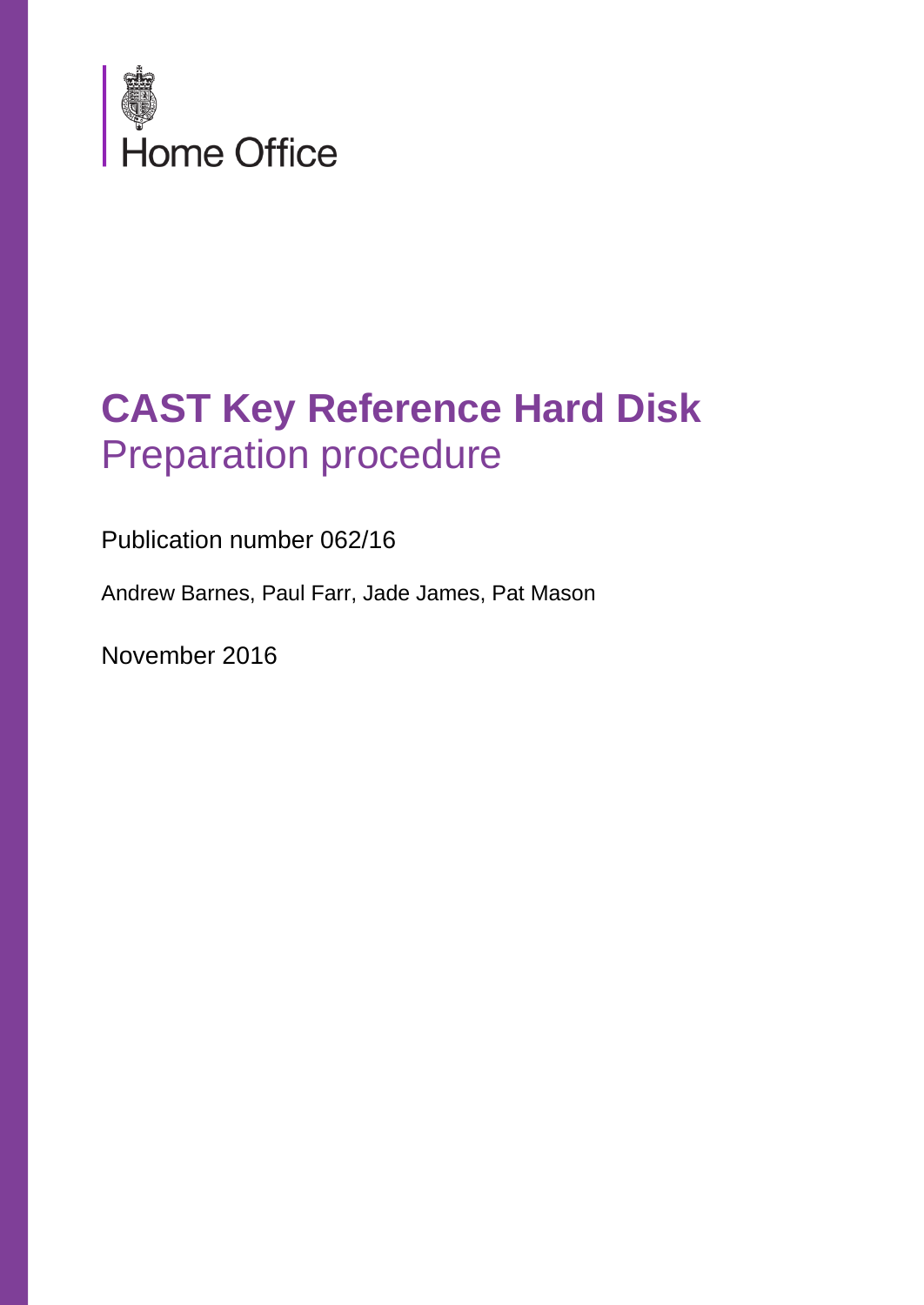

The CAST Key Reference Hard Disk (CKRHD) consists of a conventional mechanical hard disk drive of a specific capacity; the complete user addressable storage capacity which is present on the disk is prepared with known data. The purpose of the CKRHD is to allow users to assess the extent to which an imaging process acquires an image of the user addressable area of a hard disk drive. More information can be found in CAST publication 063/16.

The CKRHD is intended to test the following key requirements of an imaging process (see ENFSI, 2015):

- A complete copy of the persistently stored user-addressable data on the evidence item, as presented at the time of examination by the disk controller using the Logical Block Address (LBA) scheme, shall be acquired.
- The acquired image shall replicate the structure, order and contents of the useraddressable storage on the evidence item at the time of creation of the image.

This document provides information about the preparation procedure used by CAST in the creation of each CKRHD over the period July 2015 – April 2016. The procedure complies with the principles which are detailed in CAST publication 063/16. Users may wish to refer to both documents in order to understand the scope and utility of the CKRHD, how it was created and how it may be applied to local method validation tasks. Competent users may use this procedure to prepare their own reference disks in the style of a CKRHD if desired.

Included within this document is a discussion about specific design decisions related to the CKRHD which were produced by CAST. The equipment used, and the key procedural steps in preparing the reference disks, is noted. The functionality of the bespoke software developed by CAST is addressed and consideration given to the character of the data which is generated.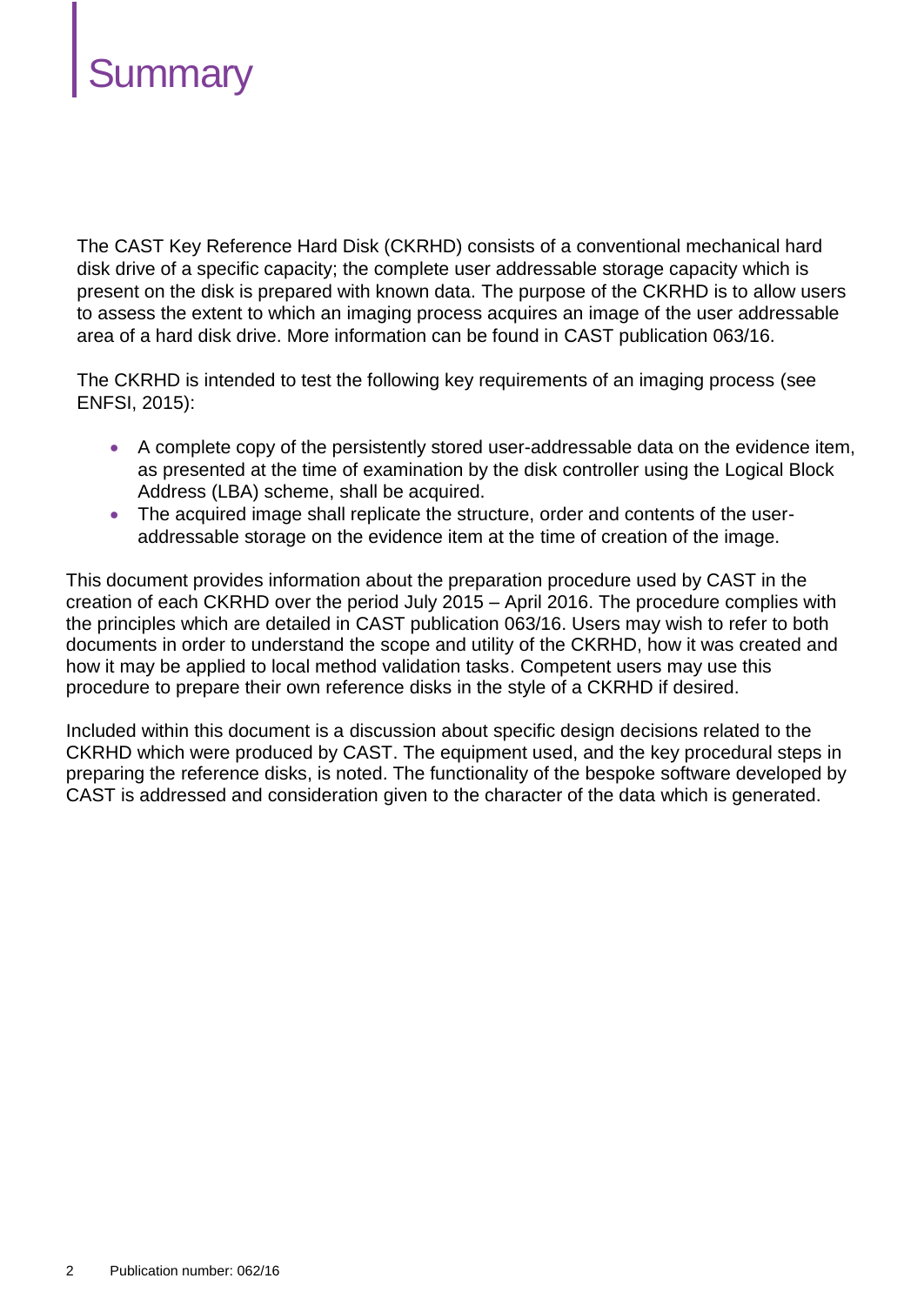## <span id="page-2-0"></span>Contents

| 1.   |  |
|------|--|
| 1.1. |  |
| 1.2. |  |
| 1.3. |  |
| 1.4. |  |
| 1.5. |  |
|      |  |
| 2.1. |  |
| 2.2. |  |
| 3.   |  |
| 3.1. |  |
| 3.2. |  |
| 3.3. |  |
| 3.4. |  |
| 3.5. |  |
| 3.6. |  |
|      |  |
| 4.1. |  |
| 4.2. |  |
| 5.   |  |
| 5.1. |  |
| 5.2. |  |
| 6.   |  |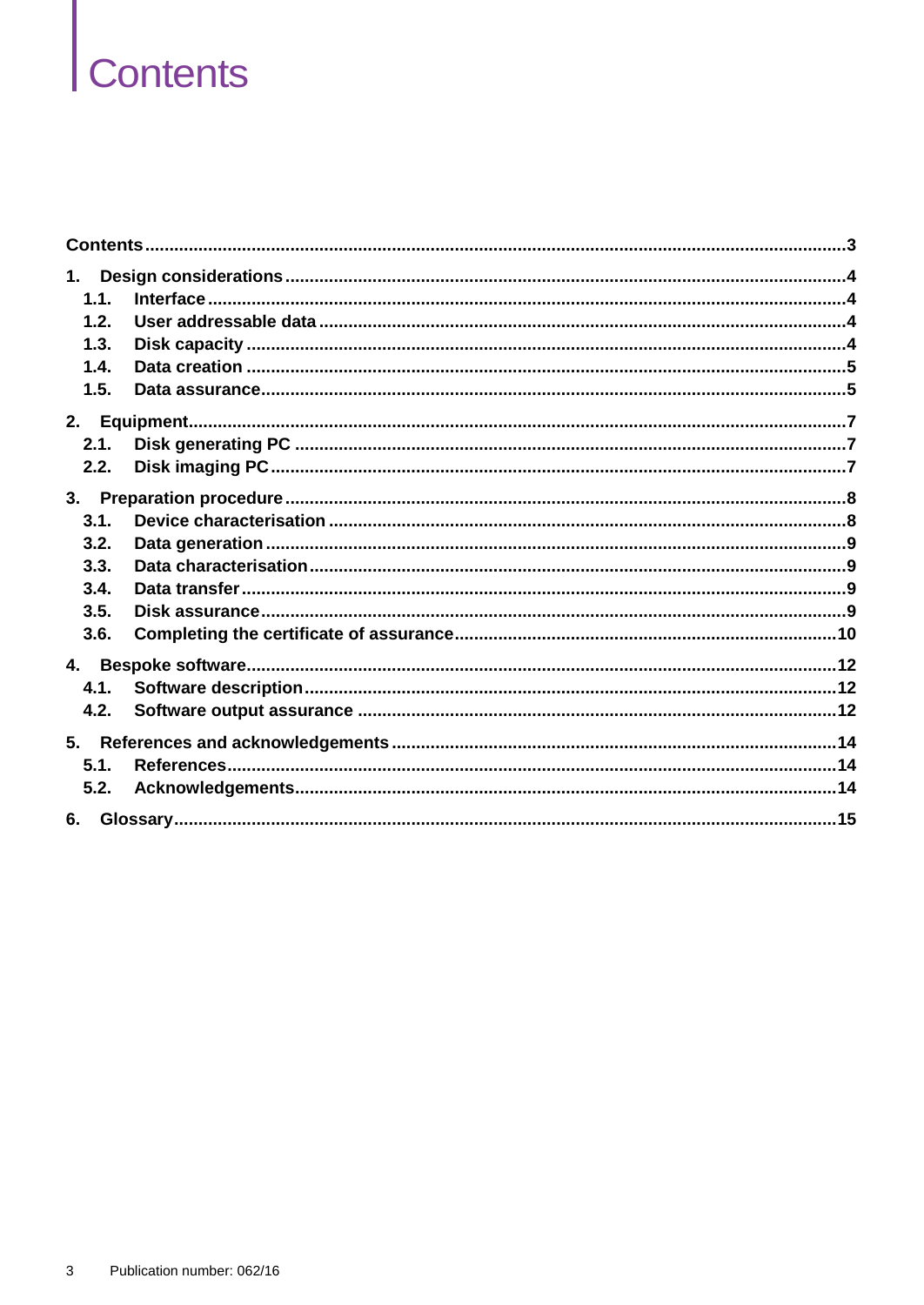## <span id="page-3-0"></span>1. Design considerations

Whilst determining an appropriate design for the CKRHD, CAST consulted with the lead forces and expert network as established by Deputy Chief Constable Nicholas Baker, the lead for digital forensics on the National Police Chiefs' Council (NPCC). The decisions detailed below were taken as a result of these consultations and with the agreement of the expert network. The guiding principle was to ensure that the CKRHD is as simple and generally applicable as possible.

Note that certain variations in local user requirements may be incompatible with these design decisions and local users must consider the applicability of the CKRHD within their own circumstances. Local users creating their own reference disks may choose an alternative design, although consideration must be given to the implications on the preparation of the reference disk and its subsequent use and utility.

#### <span id="page-3-1"></span>1.1. Interface

The definition of a conventional hard disk drive in CAST publication 063/16 states that it communicates via an ATA interface. There are a range of physical interfaces which may be utilised by a device in the ATA family. The CKRHD is based upon a SATA variant since it is a ubiquitous consumer interface which is commonly encountered in case work. Local users must consider the risks presented by devices which use alternative physical interfaces and mitigate them appropriately.

#### <span id="page-3-2"></span>1.2. User addressable data

Imaging is defined in CAST publication 063/16 as the capture of the persistently stored useraddressable data on the hard disk as presented to the host by the disk controller using the Logical Block Address (LBA) scheme. The ATA protocol allows for the presence of data which is obscured by the use of a Host Protected Area (HPA) and/or a Device Configuration Overlay (DCO) that may still be accessed by a knowledgeable user. Due to variations in local requirements relating to the capture of obscured data, and to maintain the simplicity and wider applicability of the CKRHD, HPA and DCO are not included within the scope of the useraddressable data. Therefore, no such obscured regions are included on the CKRHD. However, suitable obscured areas could be added to a standard CKRHD to match local requirements.

Data stored in service areas, firmware, or temporary caches are not generally available to typical users and as such are not within the scope of user-addressable data. Therefore, the data stored in these regions is not controlled or standardised and the CKRHD cannot be used to assess the extent to which an imaging process acquires data stored in these areas.

#### <span id="page-3-3"></span>1.3. Disk capacity

The CKRHD features a small storage capacity of 80GB. Whilst larger capacity disks may stress the imaging process to a greater extent (for example, overheating of components may lead to inefficiency or failure of the process), the advantages of using a small disk in terms of minimising the time and storage overheads required to process the disk are compelling. The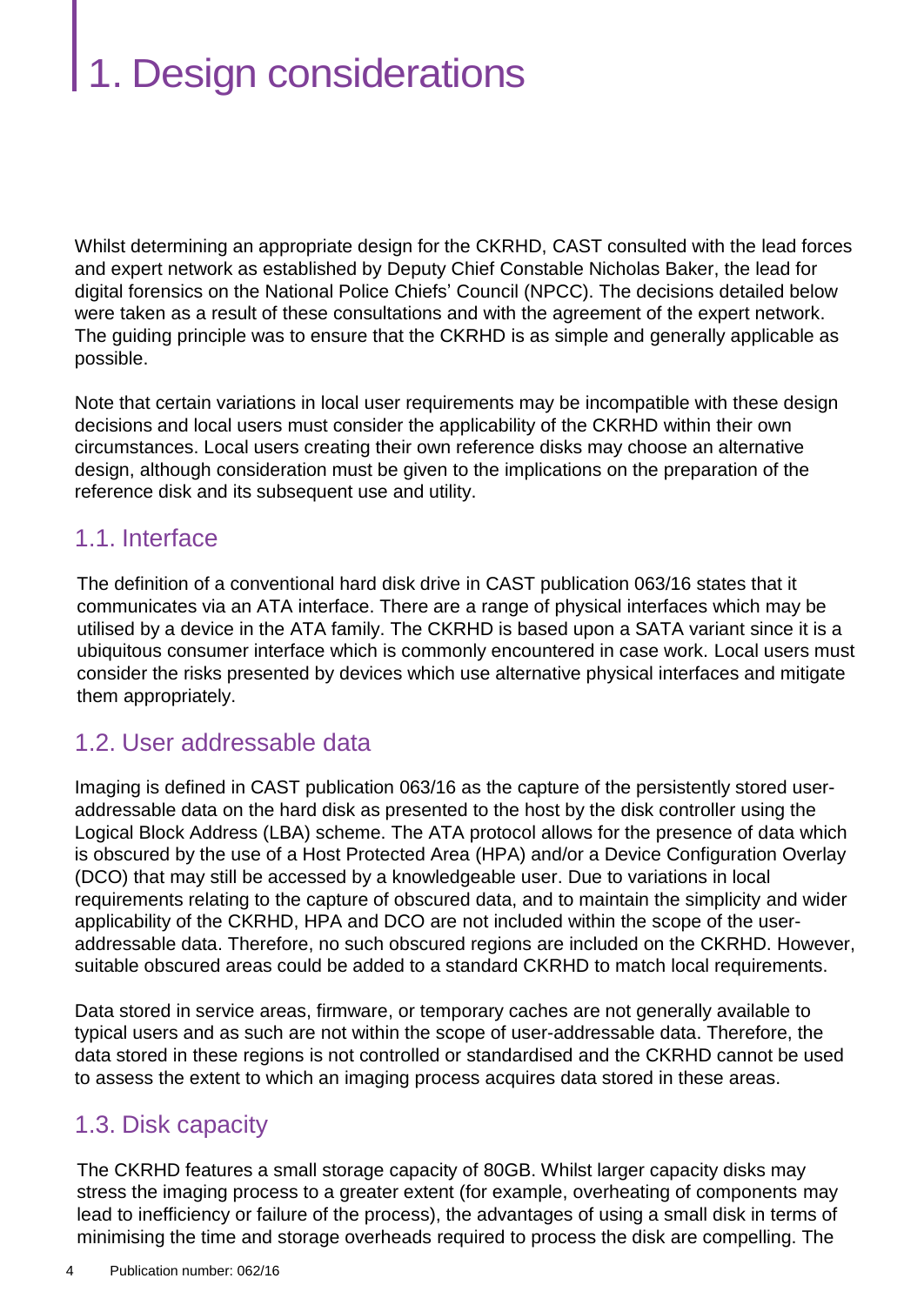risks presented by larger capacity disks should be assessed and managed locally.

#### <span id="page-4-0"></span>1.4. Data creation

The data content on the CKRHD must precisely match the full extent of the user-addressable storage capacity on the reference disk, and each sector of data present on the disk should feature unique, uncorrelated content (see CAST publication 063/16). Bespoke software based upon a standard, published pseudorandom number generator (Press and others, 2002) was created to conveniently generate a controlled data stream of a precise length which avoids sparse or repeated content (see section [4.1\)](#page-11-1). The use of a fixed seed value within this software ensures that the data generated is entirely predictable and thus may be easily inspected for conformity.

#### <span id="page-4-1"></span>1.5. Data assurance

The common technique by which users assess the consistency of the image obtained against the data on the disk is to compare summary identifiers such as the MD5 or SHA1 hash values of the data (Genoe, 2013). Providing users with the MD5 and the SHA1 hash value of the known data is therefore a sensible benchmark for the user to assess whether they have successfully imaged the reference disk; if they obtain the same hash values then it is reasonable to assume that they have acquired an accurate image of the disk. However, fixedlength hash functions such as MD5/SHA1 have, by definition, a limited key space and this should be considered when designing and risk assessing a local imaging procedure.

#### 1.5.1. Limited key space

A hash function which generates a fixed length output can only produce a finite number of values. The number of possible inputs is infinite; therefore, some files will by definition hash to the same value. This is known as a collision. As a consequence it is possible that errors which occur in reading the data or writing it to a file could produce an output with the same hash value as the original, uncorrupted data. In reality, this likelihood is very low<sup>1</sup> as is detailed below.

Assuming an even distribution of outputs from the hash function, whereby each hash value is equally likely to occur, the probability of two different data streams accidentally producing the same hash value is as follows:

- MD5, 128 bit key, probability of accidental collision  $\sim$  1 in 10<sup>38</sup>
- SHA1, 160 bit key, probability of accidental collision  $\sim$  1 in 10<sup>48</sup>

Furthermore, assuming the MD5 and SHA1 functions are independent such that a pair of data streams which happen to collide in MD5 are no more likely than usual to collide in SHA1, the probability of two different data streams accidentally producing the same hash value for both MD5 and SHA1 is lower still:

Probability of both MD5 and SHA1 accidentally colliding  $\sim$  1 in 10<sup>86</sup>

Both the MD5 and SHA1 hash values of the user-addressable data content stored on the CKRHD are pre-calculated and noted in the documentation which accompanies the disk.

<sup>&</sup>lt;sup>1</sup> For comparison, the chance of winning the jackpot in the National Lottery is ~1 in 10<sup>7</sup>. The chance of an accidental MD5 collision is approximately equivalent to winning the National Lottery jackpot five times in a row. An accidental SHA1 collision would be equivalent to the chances of winning the jackpot for seven weeks in a row.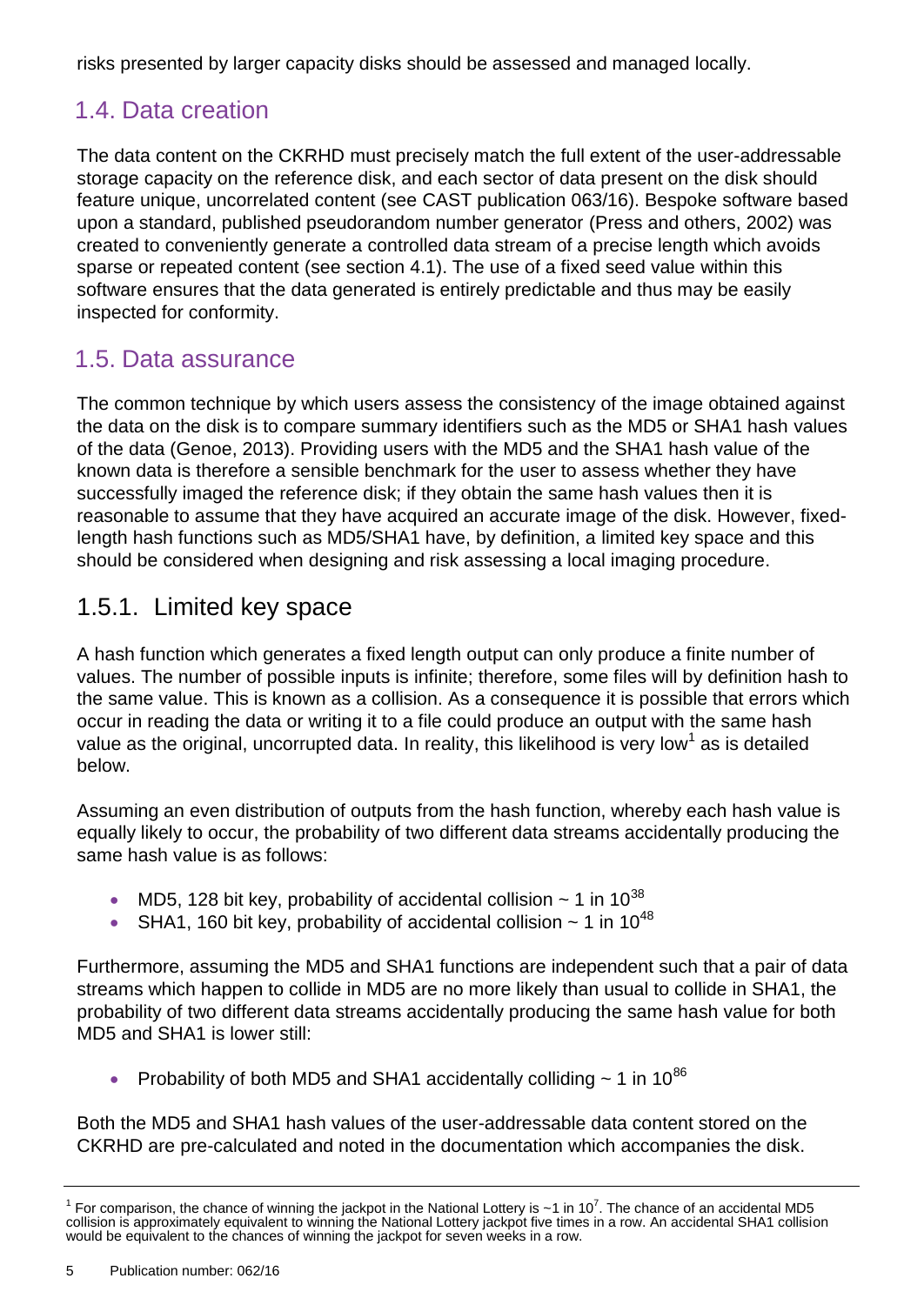Users of the CKRHD can then decide whether to use MD5, SHA1, or both when seeking assurance that their imaging process has correctly acquired the image of the CKRHD.

Further assurance can be gained by direct inspection and comparison of the data. The possibility of undetected corruption occurring in the disk preparation process was mitigated by directly inspecting samples of the data and by carrying out an automated byte-by-byte verification of the full extent of the data read from the disk against the data generated from the algorithm.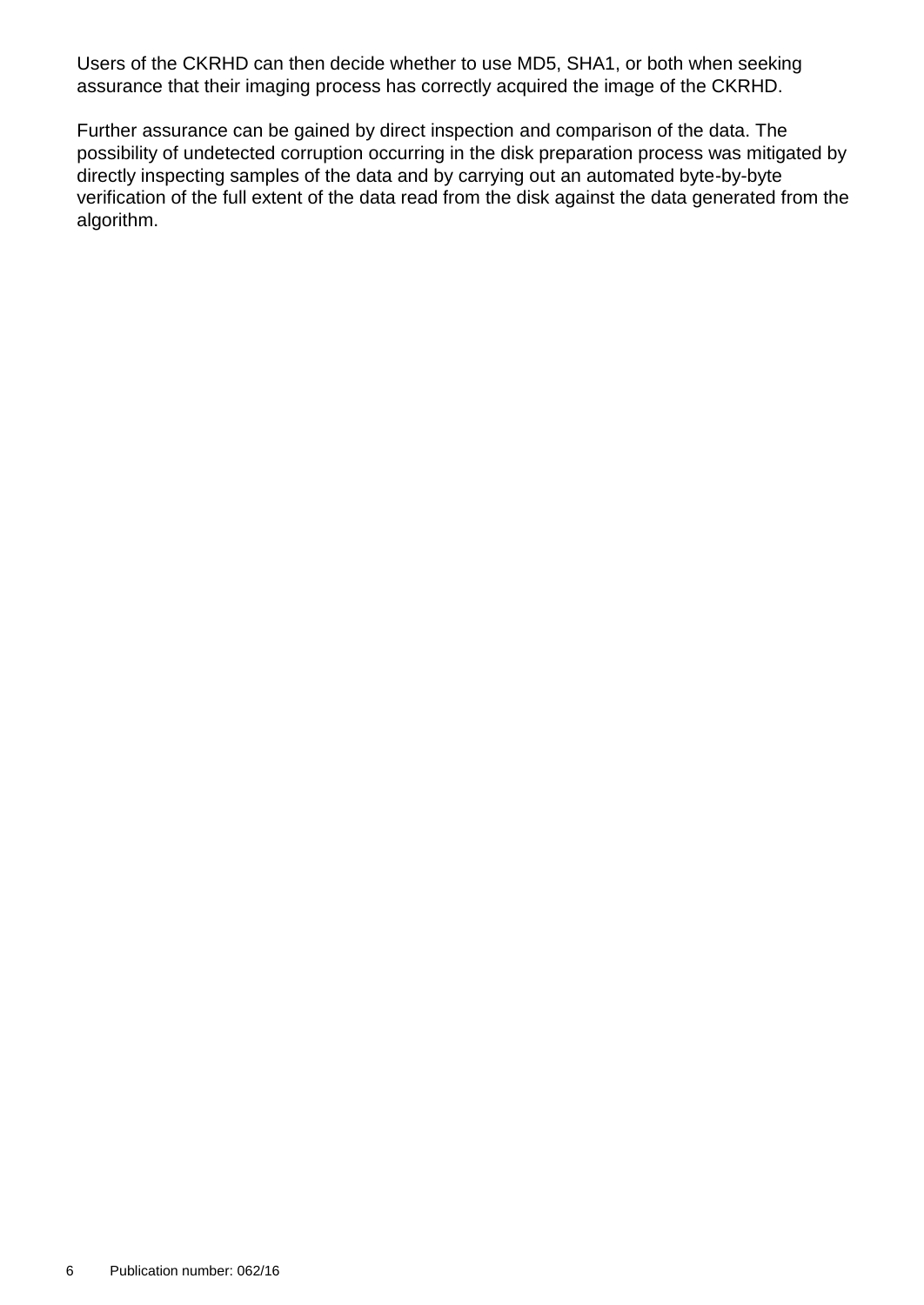## <span id="page-6-0"></span>2. Equipment

#### <span id="page-6-1"></span>2.1. Disk generating PC

The disk generating PC fulfilled the criteria outlined in CAST publication 063/16 regarding the selection of equipment. It was the machine used to characterise the reference disk, to create files containing known data, to characterise the known data and to put this data onto the reference disk. It was also used to verify the data on the prepared reference disk on a byte-by-byte basis.

- Model: Dell Precision T1700
- BIOS: A10
- **Processor: Intel Core i7-4790**
- Memory: 16 GiB DDR3 SDRAM
- OS: Ubuntu 14.04 LTS (64-bit)
	- **Kernel: 3.16.0-30**
	- $\blacksquare$  hdparm: 9.43
	- GNU coreutils (dd, md5sum, sha1sum): 8.21
	- **grep: 2.16**
	- dmesg: 2.20.1
	- **xxd: 1.10**
- Disk image generator
	- Bespoke software utilising a L'Ecuyer number generator (see [4.1.1\)](#page-11-3)
- Disk image checker
	- Bespoke software utilising a L'Ecuyer number generator (see [4.1.2\)](#page-11-4)

#### <span id="page-6-2"></span>2.2. Disk imaging PC

The disk imaging PC was arbitrarily chosen to be a Windows 7 build. This was used to verify that the CKRHD could be imaged as expected and to calculate the MD5 and SHA1 values of the images.

- Model: Dell Optiplex 7010
- BIOS: A08
- Processor: Intel Core i7-3770
- Memory: 16GiB DDR3 SDRAM
- OS: Windows 7 Ultimate SP1 (64-bit)
- Imaging software: FTK Imager 3.4.0.1
- Hardware write-blocker: Tableau T35es Ultrablock II (connected via FireWire IEEE1394)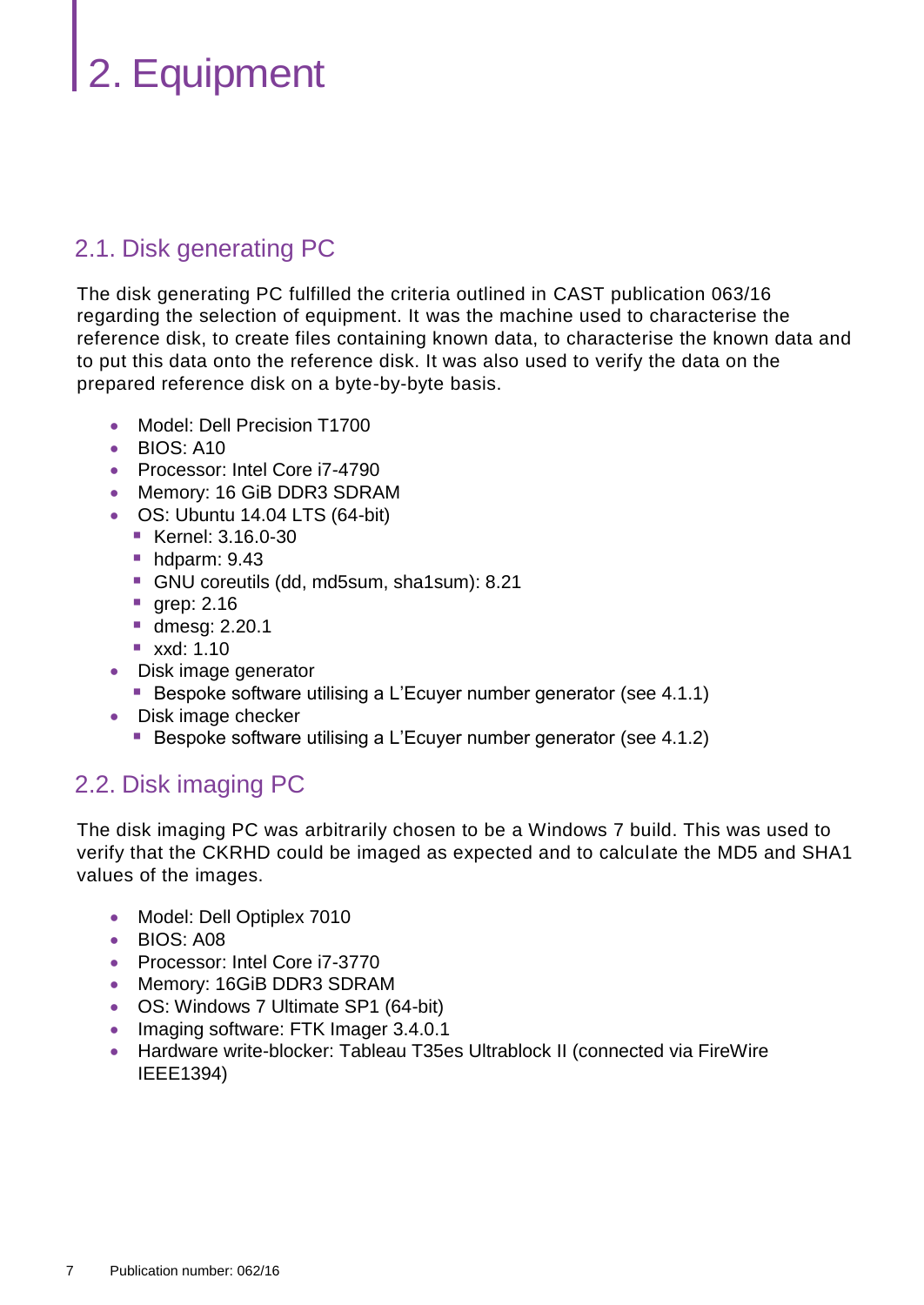## <span id="page-7-0"></span>3. Preparation procedure

The preparation procedure for the CKRHD involves the characterisation of the device which is to act as the reference disk, the generation and characterisation of known data to be placed on the disk, and the transfer of that data across to the disk. The procedure is completed by undertaking quality checks of the prepared disk and then completing a certificate of assurance.

#### <span id="page-7-1"></span>3.1. Device characterisation

The initial stage of disk preparation establishes a baseline ground truth for the full extent of the user-addressable storage capacity as presented by the disk controller. This information will enable the generation of an appropriate quantity of known data to place on the CKRHD in subsequent stages.

- a) Label the CKRHD using the format '*CKRHD*\_*XXX*' where *XXX* is an index number which uniquely refers to that particular disk.
- b) Create a record for the CKRHD in the reference disk database.
- c) Visually inspect the disk. Record the serial number, manufacturer, model, sector size, number of sectors, interface and date of manufacture and photograph the disk label.
- d) With the disk generating PC switched off, connect the CKRHD via SATA directly to the motherboard. This minimises the chance of accidental electrical damage or injury, whilst the chance of successful registration of the CKRHD on the disk generating PC is maximised.
- e) Switch on the disk generating PC and allow it to complete its boot sequence.
- f) Create a directory within the data area of the disk generating PC in which to record an audit trail for the preparation of the reference disk.
- g) Establish the device name (for example,  $/$  dev $/$ sdb) assigned to the disk by the operating system by querying the kernel message buffer using the following command: **dmesg | grep sd[a-z]**

The reference disk is identified by matching the reported output to the disk specification. All further interaction with the disk in the following procedure uses the upper case character 'x' as a proxy for the appropriate device name; **this upper case** '**X**' **should be replaced with the appropriate lower case alphabetic character**.

Note that the kernel message buffer includes the number of sectors which are reported by the disk. For audit purposes, create a text document to record this information by navigating to the directory for the disk and entering the following command:

**dmesg | grep sdX > dmesg\_output.txt**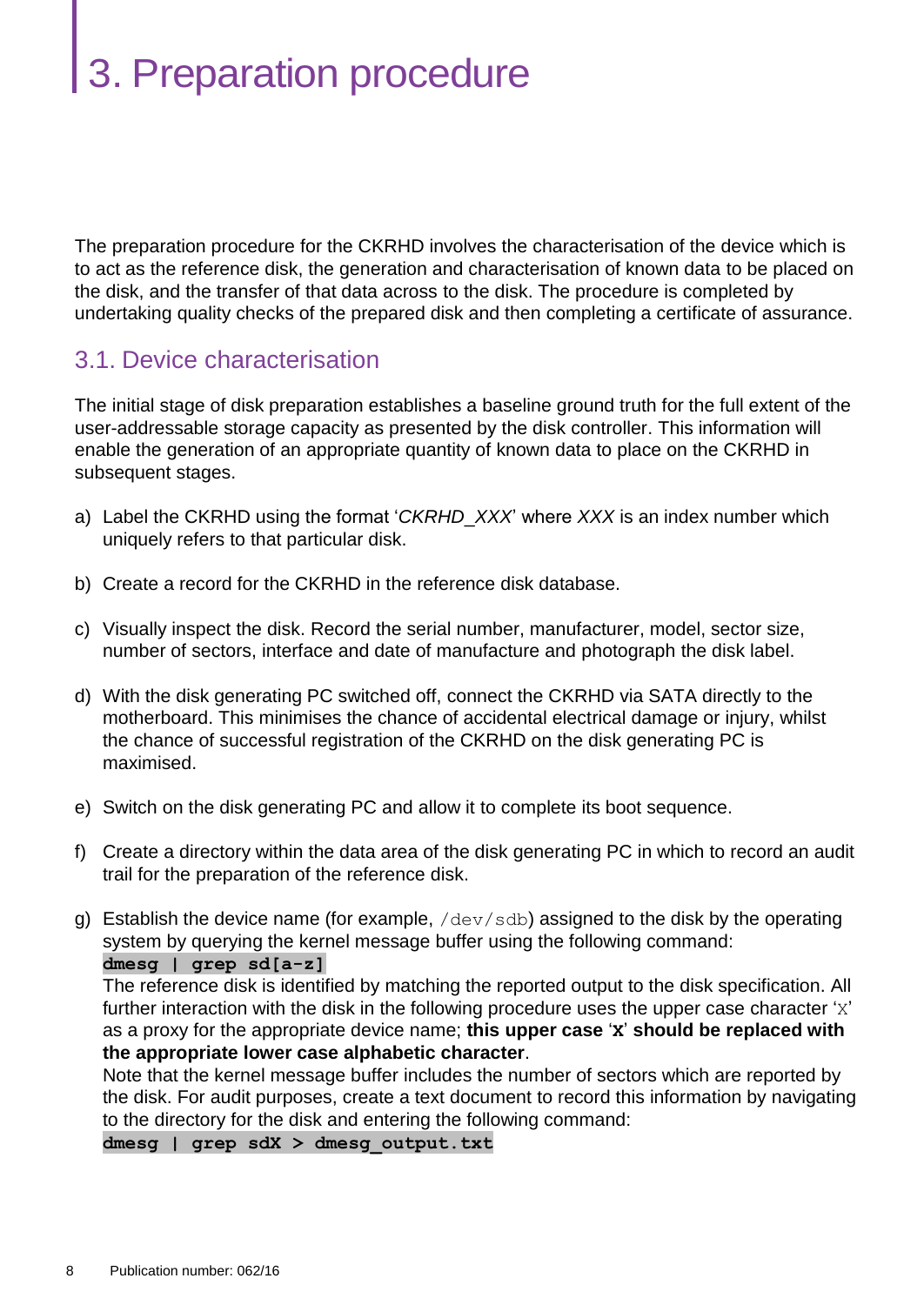- h) Confirm that DCO is not masking any sectors by entering the following command: **sudo hdparm --dco-identify /dev/sdX** and compare the reported number of sectors against the number established in the preceding step. For audit purposes, create a file confirming this information as follows: **sudo hdparm --dco-identify /dev/sdX > dco\_identify.txt**
- i) Confirm that HPA is not masking any sectors by entering the following command: **sudo hdparm -N /dev/sdX** and compare the reported number of sectors against the number established in the preceding steps. For audit purposes, create a file confirming this information as follows: **sudo hdparm -N /dev/sdX > hpa\_output.txt**

#### <span id="page-8-0"></span>3.2. Data generation

The *Disk Image Generator* program creates a stream of data which is written to a file whose size matches the capacity of the reference disk to be created.

a) From within the folder containing the *Disk Image Generator* software, create the known data file:

**./DiskImageGenerator -n<sectornumbers> -f<filepath>** where  $\leq$  sectornumbers> is the desired number of sectors to generate, as established during the characterisation of the reference disk, and  $\leq$  filepath  $>$  is the desired location of the generated file on the data drive partition.

#### <span id="page-8-1"></span>3.3. Data characterisation

The generated data stream is characterised by calculating two deterministic summary values which identify the data stream.

a) Calculate and record the MD5 and SHA1 hash values of the generated data file as follows: **md5sum <filename> > hashvalues.txt ; sha1sum <filename> >> hashvalues.txt** where <filename> refers to the generated data file and hashvalues.txt is the output file containing the hash values. The use of ">>" ensures that the SHA1 hash value is appended (rather than overwritten) to the same file as the MD5 hash value.

#### <span id="page-8-2"></span>3.4. Data transfer

The full extent of the generated and characterised data stream is transferred to the CKRHD.

- a) Use the dd command to write the known data stream file to the reference disk as follows: **sudo dd if=<filename> of=/dev/sdX bs=1M** where  $\leq$  filename is the name of the known data file and  $/$  dev/sdX is the device name assigned by the host operating system to the CKRHD. The block size can be adjusted if necessary to improve performance.
- b) Record the metadata associated with the dd command, including time taken, records in and out and number of bytes transferred.

#### <span id="page-8-3"></span>3.5. Disk assurance

Quality assurance checks performed on the prepared CKRHD prior to release include a combination of explicit byte-by-byte comparison of the data contents against the predetermined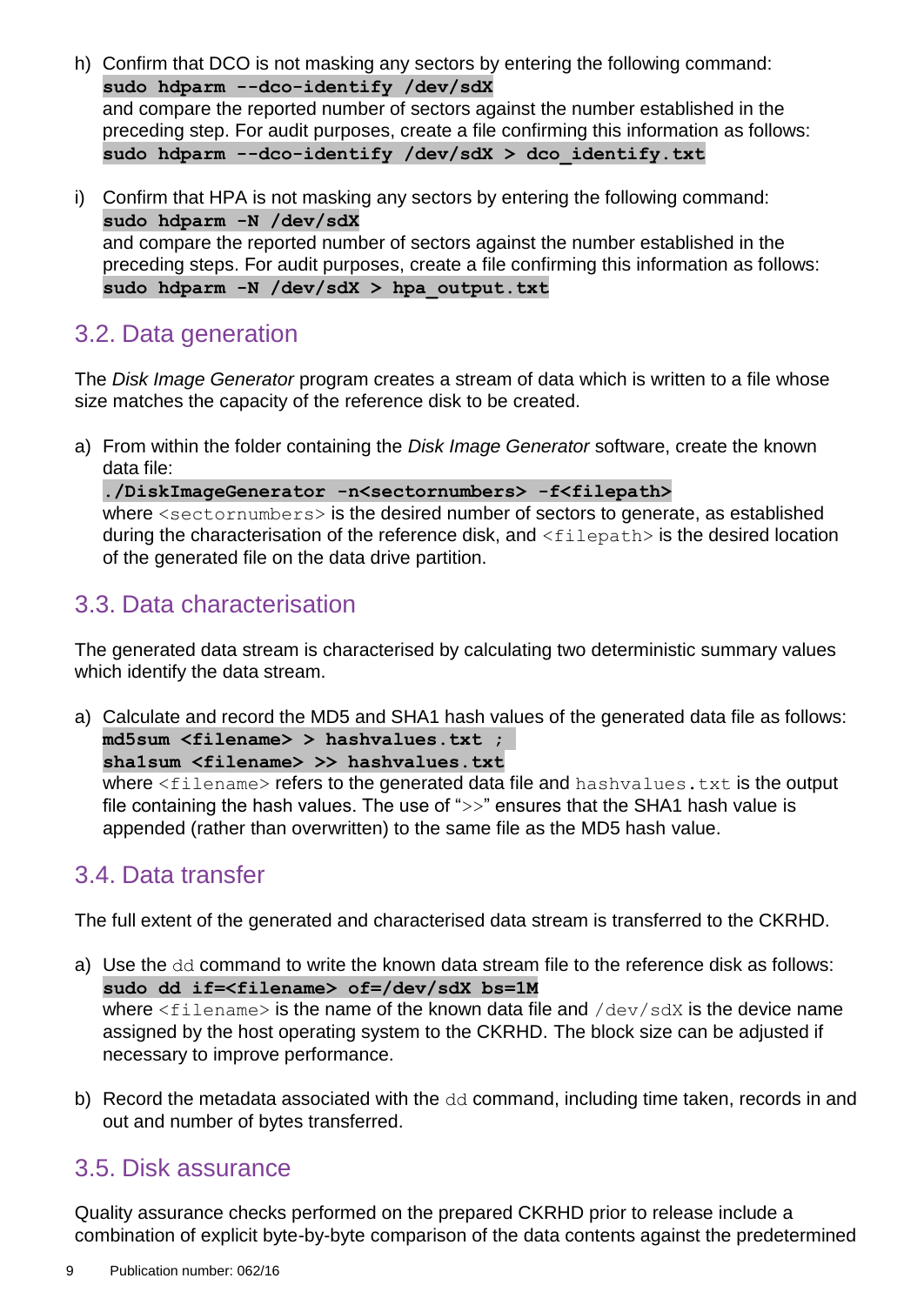result, an imaging test, summary identifier comparison between the imaged and the generated data and direct manual inspection of the data present on the disk. Anomalous results will indicate an issue which should be resolved prior to release of the CKRHD.

- a) From the directory created for the reference disk in step [3.1f\),](#page-7-1) run *Disk Image Checker*: sudo <path to Disk Image Checker> -f/dev/sdX Examine the logfile generated by the checker program to confirm that no mismatches were identified.
- b) Following successful completion of the *Disk Image Checker*, power down the disk generating PC and disconnect the CKRHD. Further disk assurance checks are completed using the disk imaging PC.
- c) Attach the CKRHD to the disk imaging PC via a hardware write-blocker to minimise the risk of unwanted changes being made to the CKRHD.
- d) Acquire a physical image of the CKRHD in *FTK Imager* using the following settings: raw image file fragment size 0 (do not fragment) verification – selected pre-calculate – unselected create a directory listing– unselected
- e) Confirm that the MD5 and SHA1 hash values recorded by the imaging process match those obtained during the known data file generation process.

#### <span id="page-9-0"></span>3.6. Completing the certificate of assurance

This step consists of a review of the information generated during the preparation and assurance of the reference disk. Access to both the disk generating and disk imaging PC will be required. The review is recorded in the formal certificate to be distributed to each local user along with the reference disk. The certificate acts as a formal record of the quality assurance checks which were undertaken for the reference disk.

- a) Confirm the disk name (*CKRHD-XXX*) and the manufacturer's serial number and record the information on the certificate.
- b) Transcribe the LBA extent from the log file created when reviewing the kernel message buffer. Cross-check this value against the log files created when HPA and DCO were inspected.
- c) Confirm the absence of HPA and DCO from the log file on the disk generating PC.
- d) Transcribe the *Disk Image Generator* version from the log files on the disk generating PC.
- e) Transcribe the "write time to disk" from the  $dd$  log files on the disk generating PC. This time should be similar to the time taken to complete the *Disk Image Checker* program (see step [3.6i\)](#page-9-0) below) and the time taken to image the CKRHD (see step [3.6l\)](#page-9-0) below). Any significant discrepancies between the times taken to write, check and image could indicate a problem or inconsistency with the reference disk which should be investigated further prior to release.
- f) Record the name of the individual who created the CKRHD in the "written by" field.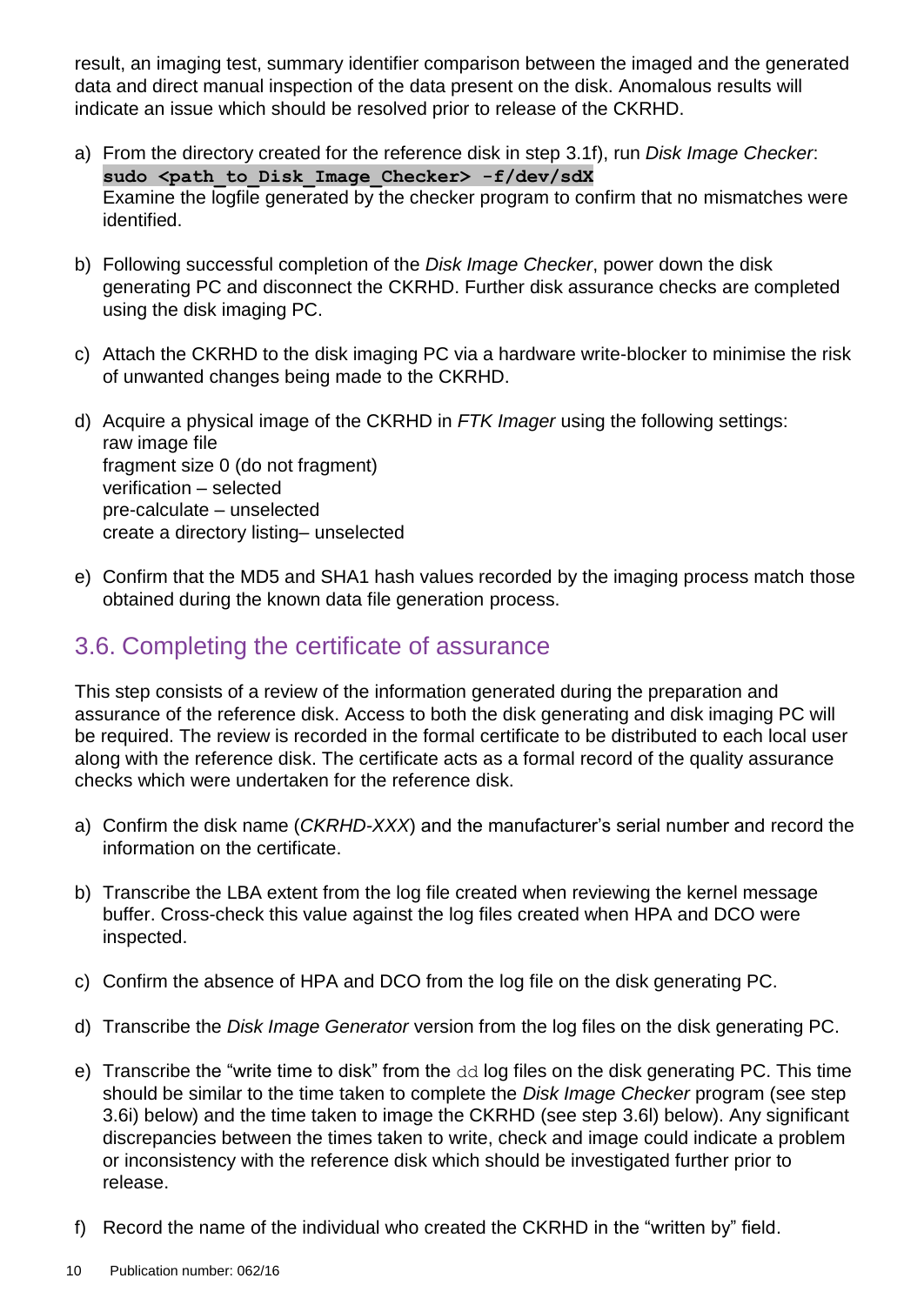- g) Record the date that the CKRHD was created in the "write date" field.
- h) Enter the identifying asset number of the disk generating PC in the *Disk Image Checker* machine field, together with the character '*u*' to indicate the *Ubuntu* operating system.
- i) Transcribe the version of the *Disk Image Checker* program from the log file, along with the time taken to complete the check. Confirm that no mismatches were reported and record the result.
- j) Enter the asset number of the disk imaging PC in the imaging verification machine field, together with a '*w*' to indicate the *Windows* operating system.
- k) Transcribe in to the "Tool" field the version of *FTK Imager* used in the disk imaging PC.
- l) Calculate and transcribe the time taken to image the CKRHD from the *FTK Imager* log file.
- m) Record the LBA extent from the *FTK Imager* log file. Cross-check against the LBA extent recorded earlier on the form.
- n) Transcribe the final 16 bytes of the *Disk Image Generator* data stream from the output of the following command on the disk generating PC: **dd if=<filename> skip=<lba\_extent-1> bs=512 | xxd** where  $\leq$  filename  $>$  is replaced with the generated data file details. The skip and bs switches filter the output to only include the final sector (512 bytes), and  $xxd$  renders the output into a human-readable format.
- o) Obtain the final 16 bytes on the disk by examining the image produced by *FTK Imager*.
- p) Transcribe the MD5 hash value and the SHA1 hash value from the hashvalues.txt log file on the disk generating PC and from the *FTK Imager* log file on the disk imaging PC.
- q) The individual who transcribes the entries signs the form as the verifying officer.
- r) A second individual (the authorising officer) then reviews and signs the completed certificate, ensuring that the details are completed accurately.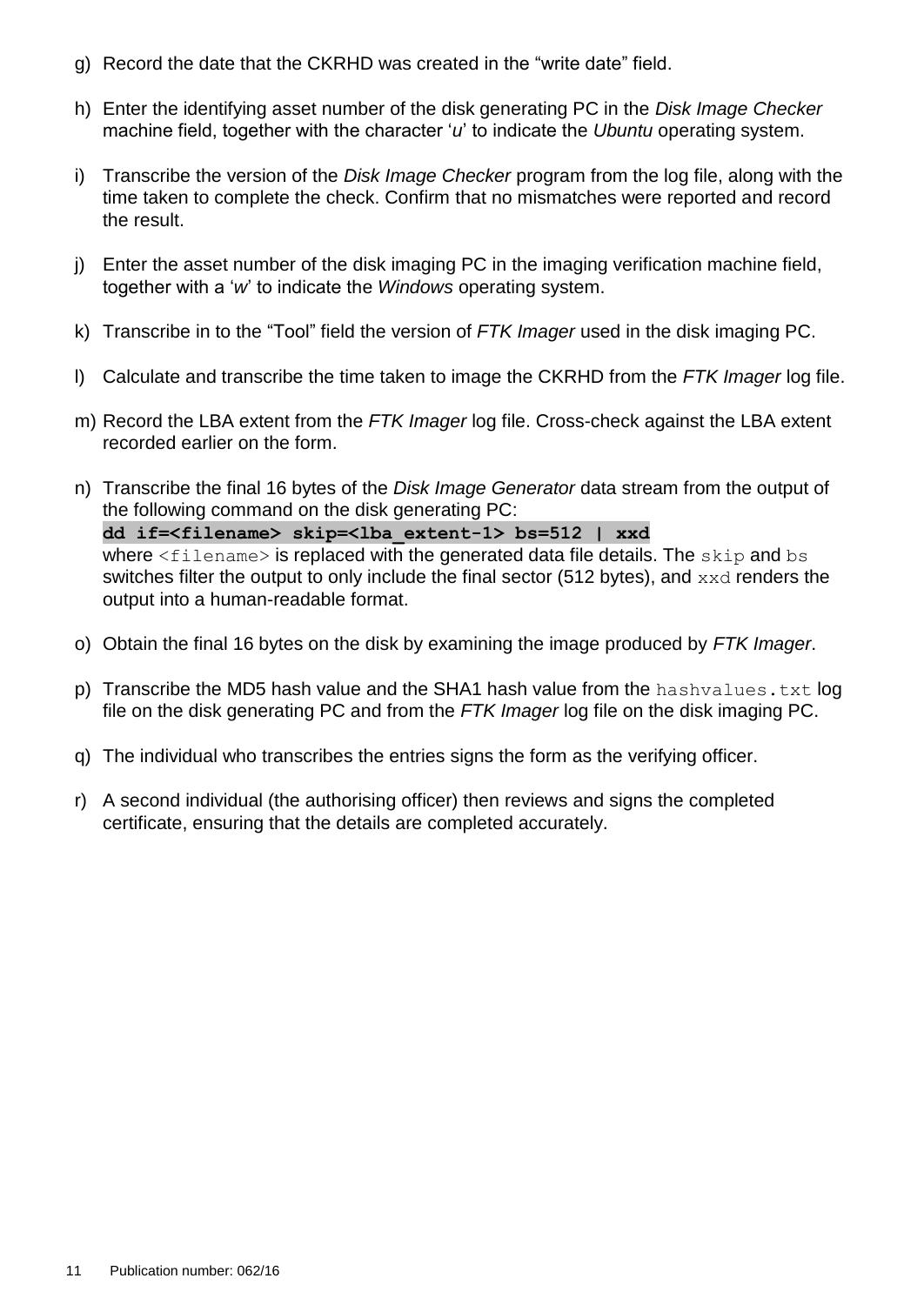## <span id="page-11-0"></span>4. Bespoke software

#### <span id="page-11-1"></span>4.1. Software description

Two separate programs were developed in order to assist with the preparation of the CKRHD. The first program can create a file containing a controlled stream of data to place on the CKRHD. The second program can read in a file and check whether the data conforms to the expected output from the first program.

The source code for the software is available from the GOV.UK website<sup>2</sup>. It is written in C++ and once compiled requires no external libraries, allowing for portability across platforms. It is intended to be run from a command line interface.

#### <span id="page-11-3"></span>4.1.1. Disk Image Generator

The disk image generator creates a file of a specific size which is filled with a controlled and reproducible sequence of data. The program is passed the file name and the intended size (in 512-byte sectors) on the command line, then opens the output file for writing. It iteratively generates sector-long sequences of data using a pseudorandom number generator seeded with a fixed initial value. Each sector is written to the file in turn before finally closing the output file.

The data generator algorithm is adapted from the L'Ecuyer number generator found in Press and others (2002). It was selected as an efficient and repeatable means of generating a long<sup>3</sup> sequence of data which exhibits little autocorrelation. This characteristic reduces the likelihood of repeated or identical sectors being present on the CKRHD.

#### <span id="page-11-4"></span>4.1.2. Disk Image Checker

The disk image checker reads a file and checks whether it is filled with the expected sequence of data. It is intended to check that a data stream is exactly the same as would have been generated by the disk image generator program, and to identify the location within the data stream of any instances where the predetermined sequence and the file data do not match.

#### <span id="page-11-2"></span>4.2. Software output assurance

To guarantee detection of imaging errors which occur at a sector level, the data generated by the bespoke software should not feature repeated or identical sectors. However, it is possible that the pseudorandom number generator function will repeat some extended sequences of bytes when creating a large quantity of data. Although the chance of identical sectors being

<sup>2</sup> See<https://www.gov.uk/government/publications/cast-key-reference-hard-disk-preparation-procedure>

<sup>&</sup>lt;sup>3</sup> The algorithm is based on the difference between two periodic pseudorandom number sequences. The individual sequences possess periods of over 10<sup>9</sup> iterations before they begin to repeat. The difference between these data.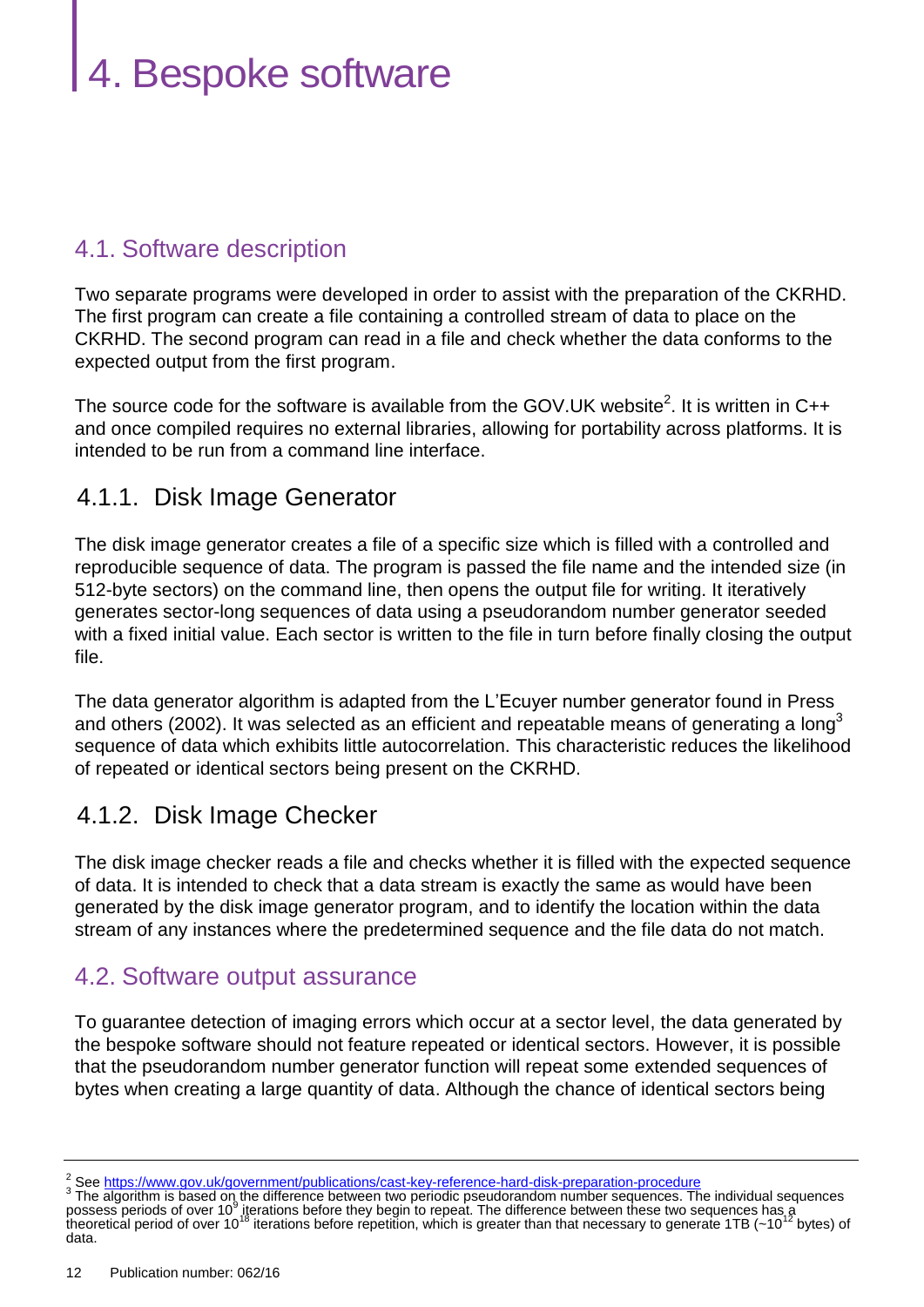generated is extremely unlikely<sup>4</sup>, tests have been performed to assess whether any identical sectors occur on the CKRHD.

#### 4.2.1. Test for the presence of identical sectors

A simple program that checks each sector, byte for byte, against each other sector would be computationally inefficient. By utilising an iterative sorting algorithm the problem complexity can be reduced; for an ordered set of sectors, collisions can be detected by comparing the current sector with the next sector in the list. The complexity can be further reduced by limiting the search for collisions to the first eight bytes of each sector; the consequent reduction in the data volume makes it possible to perform large sections of the data sorting in physical memory.

The pseudorandom number generating function was put into a test harness that generated data sector by sector with the same algorithm and seed value as used in the software described in [4.1.1](#page-11-3) and [4.1.2.](#page-11-4) For each sector, the first eight bytes were appended to a file based upon the value of the first byte of the sector. When all of the data had been generated, each of the files was opened, sorted and compared.

If any of the byte sequences are found to be identical, an image generated by the standard disk image generator software can be searched for the detected collision byte sequences. The remaining data in these sectors can be manually compared to establish whether or not the remaining data content of the sectors is identical.

The test harness was run to generate 80GB of data, matching the capacity of the CKRHD. No collisions were detected between the first eight bytes of each sector of the data generated.

Based on this test, CAST can state that the standard disk image that has been shipped by CAST does not have any repeated sectors.

 $^4$  Since each sector is an ordered list of 512 bytes, and each byte may have 256 possible values, the number of potential<br>different arrangements of data within a sector is huge (256<sup>512</sup> ≈ 10<sup>1233</sup> permutations). It is any two given sectors will be the same. Assuming the data generator is perfectly random such that each possible output from the generator is always equally likely (and therefore that the data content of each individual sector is independent of any preceding or successive sectors), the theoretical cumulative chance of identical sectors occurring within 80GB of data is exceptionally close to zero; the cumulative chance of sector 'n' being identical to any of the preceding sectors can be approximated to p(match)  $\approx 1-e^{-n^2}$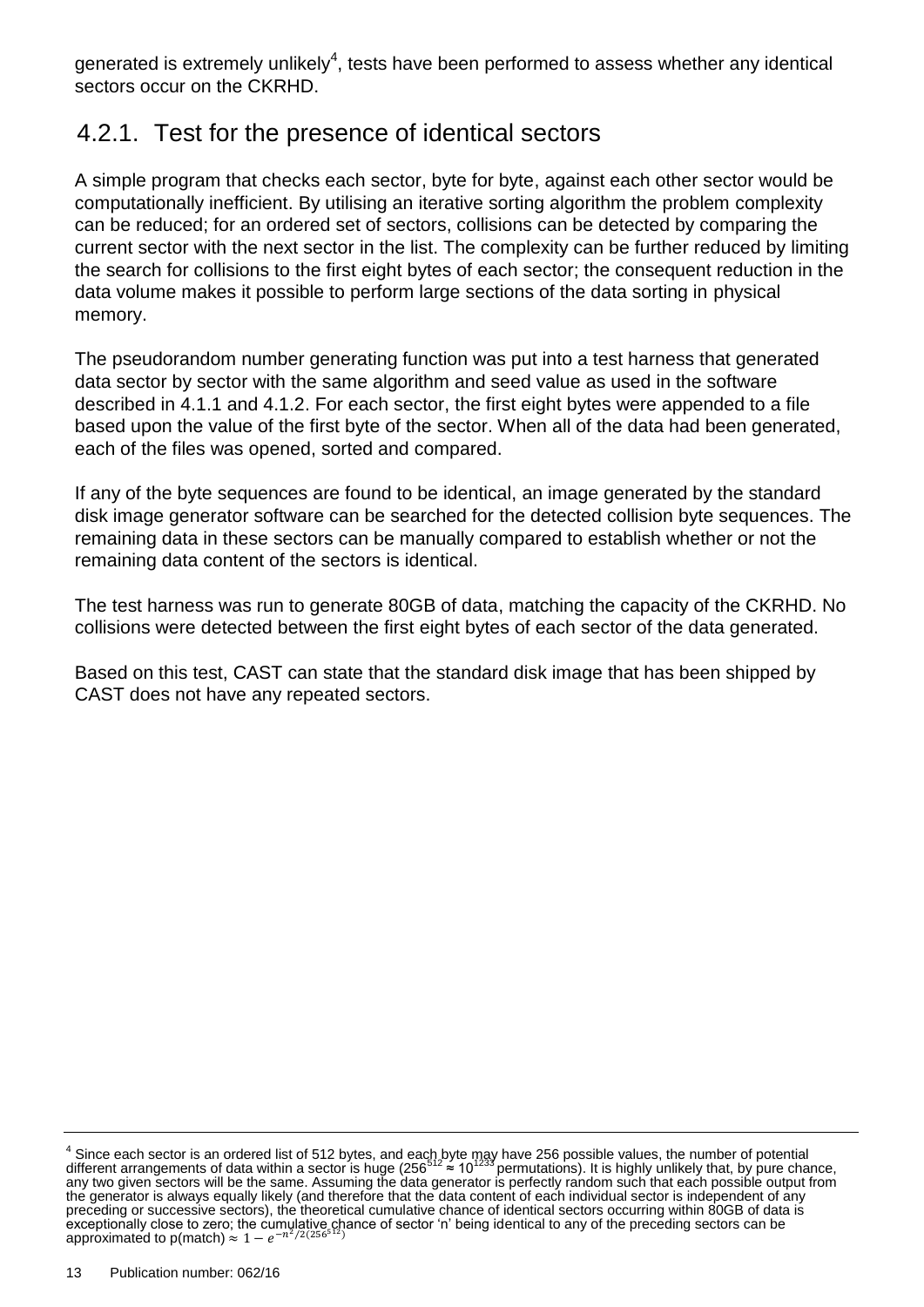#### <span id="page-13-1"></span><span id="page-13-0"></span>5.1. References

CAST (2016) *Fundamental principles for preparing the CAST Key Reference Hard Disk*. Publication 063/16.

ENFSI (2015) *Best practice manual for the forensic examination of digital technology*. European Network of Forensic Science Institutes, Forensic Information Technology Working Group, Version 01.

Genoe, R. (2013) *Managing a digital investigation unit – a handbook for senior law enforcement officers*. University College Dublin Centre for Cybersecurity and Cybercrime Investigations, page 19.

Press, W.H., Teukolsky, S.A., Vetterling, W.T., Flannery, B.P. (2002) *Numerical recipes in*  C++: the art of scientific computing. Cambridge University Press, 2<sup>nd</sup> edition, pages 279-290.

#### <span id="page-13-2"></span>5.2. Acknowledgements

Grateful thanks to the Information Security Research Group at the University of South Wales for peer reviewing the technical method.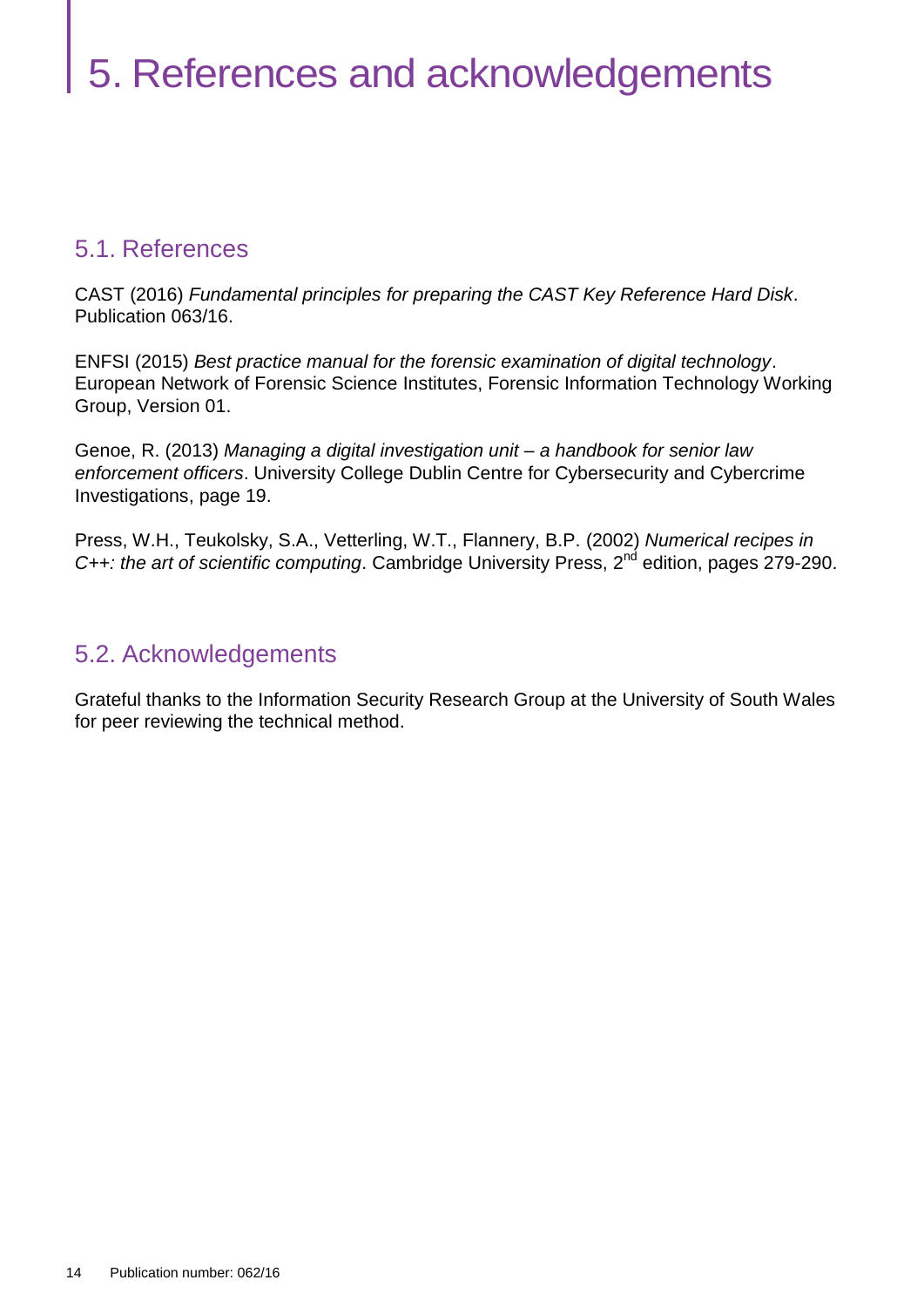# <span id="page-14-0"></span>6. Glossary

| ATA             | Advanced Technology Attachment. An interface standard featuring a common<br>command set. |
|-----------------|------------------------------------------------------------------------------------------|
| <b>CAST</b>     | The Home Office Centre for Applied Science and Technology.                               |
| <b>CKRHD</b>    | <b>CAST Key Reference Hard Disk.</b>                                                     |
| <b>DCO</b>      | Device Configuration Overlay.                                                            |
| <b>ENFSI</b>    | European Network of Forensic Science Institutes.                                         |
| <b>HPA</b>      | <b>Host Protected Area.</b>                                                              |
| <b>LBA</b>      | Logical Block Address.                                                                   |
| MD <sub>5</sub> | Message Digest 5, a cryptographic hashing function.                                      |
| <b>NPCC</b>     | National Police Chiefs' Council.                                                         |
| <b>SATA</b>     | Serial ATA, an interface standard for the connection of storage devices.                 |
| SHA1            | Secure Hashing Algorithm 1, a cryptographic hashing function.                            |